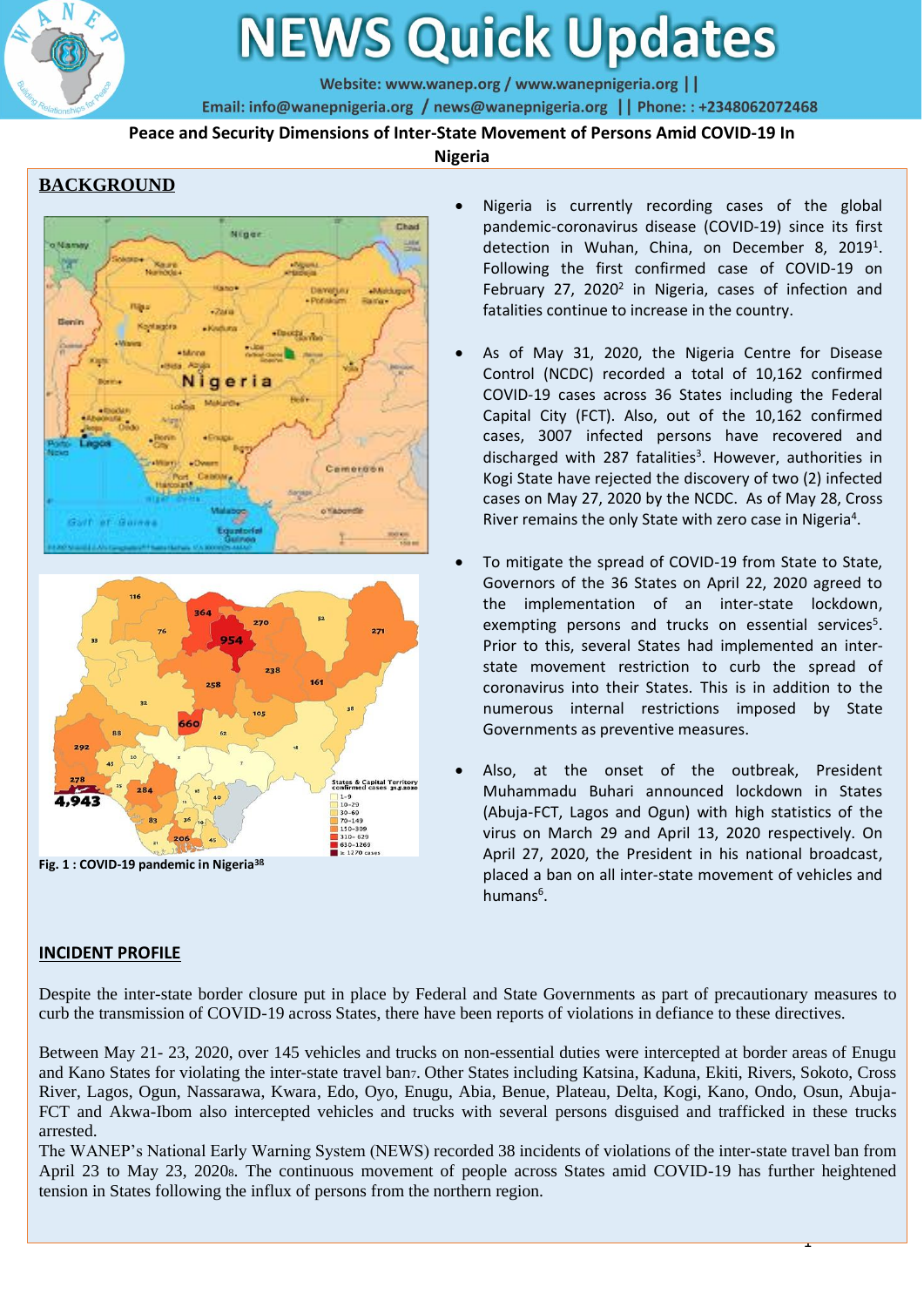

## **NEWS Quick Updates**

Website: www.wanep.org / www.wanepnigeria.org | |

Email: info@wanepnigeria.org / news@wanepnigeria.org | | Phone: : +2348062072468

## **RISK ANALYSIS**

The influx of people across States continues to provoke reactions following the ineffective implementation of the inter-state ban by security agencies. Reports of exploitation by security operatives<sup>9</sup> and poor security surveillance at border posts and forest areas have hampered the successful implementation of the ban. From April 23 to May 23, 2020, several vehicles and trucks congested with people were intercepted in Katsina, Kano, Kaduna, Rivers, Cross River, Lagos, Ogun, Nassarawa, Kwara, Edo, Oyo, Osun, Abuja-FCT, Enugu and Akwa Ibom States, amongst others, as recorded in WANEP NEWS10. This generated concerns among the populace given the increasing rate of infected COVID-19 cases and security threats.

Although, internal migration of people across States is not new in Nigeria, the current wave of movement hinders containment of COVID-19 and increases the risk of inter-state transmission of the disease. Prior to the national inter-state lockdown, several states had reported increase of COVID-19 cases in their States following the influx of people from States with high risk of the virus11. For instance, as of May 20, 2020, Kwara State reported 11 index cases from Lagos and other north-west States12. The repatriation of children across the 19 northern States from the Qur'anic (Almajiri) educational system has also contributed to this increase as evident in Kaduna, Bauchi and Kano States, amongst others13. This could put a strain on States' health infrastructure and response capacity of receiving States. Moreover, the repatriation of Almajiri's generated reactions of violations of their fundamental human rights to reside in any part of the country. To ease religious tensions, the northern State Governors have agreed to a coordinated procedure in the repatriation process from profiling through testing to handover to their respective families in the States.<sup>14</sup>

Suspected smugglers and human traffickers have exploited these security loopholes to perpetuate crime15. As recorded in WANEP's NEWS, States in the southern part of the country (Edo, Kwara, Ogun, Oyo, Osun, Lagos, Ogun and Cross River) intercepted truckloads of youths and teenagers suspected to be Almajiri's hidden within the truck chambers. This illegal movement heightens the issue of human trafficking and kidnapping in the affected areas. These security threat increases the fragility of the affected States and human security in the country. Also, the internal displacement of community residents in Niger, Katsina and Sokoto States affected by armed banditry increases the risk of COVID-19 transmission. These security challenges further hinder social distancing guidelines put in place by the Nigeria Centre for Disease Control (NCDC) to mitigate the spread of COVID-19 in the country.

Again, as States continue to grapple with combating coronavirus and its attendant effect on socio-economic activities, essential micro businesses and small-scale farmers continue to bear the brunt of the border closure. The lockdown restrictions have led to a decrease in interstate trading due to price increase of transporting goods. The consequence of this manifests in the loss of perishable farm produce and household income. Additionally, with many vehicles stranded along such inter-state borders, movement and delivery of essential commodities such as food, medicals and essential workers are hampered. This also has likely effect on food security and associated impact on livelihoods of the population.

Furthermore, there is a general lack of coordination in the enforcement of inter-state travel restrictions. This has resulted in inter-security squabbles between security agencies in Imo and Rivers States.<sup>16</sup> This could have possible implications on effective collaboration in the enforcement of security duties.